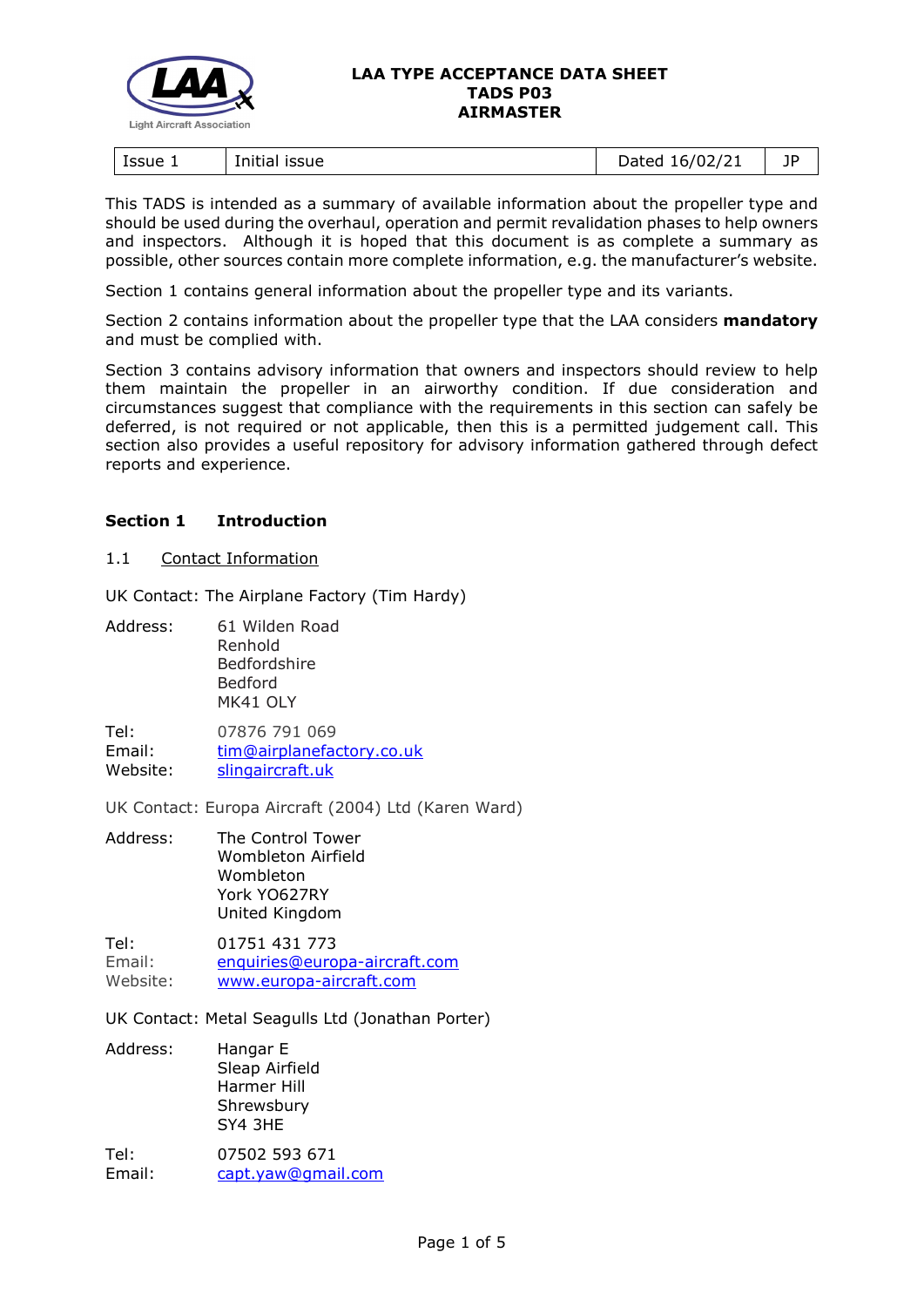

Website: [metalseagulls.co.uk](http://metalseagulls.co.uk/)

Manufacturer contact information:

Address: Airmaster Propellers Ltd 20 Haszard Road Massey Auckland 0614 New Zealand

Tel: +64 (0)9 833 1794 Email (sales): sales@airmasterpropellers.com Email (tech): [support@airmasterpropellers.com](mailto:support@airmasterpropellers.com) Website: [www.propeller.com](http://www.propeller.com/)

# 1.2 Description

A range of electrically controlled variable pitch three bladed carbon fibre propellers in common use on various Rotax 91x powered aircraft, including Bristell, Europa, Foxbat Sky Arrow, Rebel Sting and SuperSTOL aircraft.

# **Section 2 Mandatory information for owners, operators and inspectors**

At all times, responsibility for the maintenance and airworthiness of an aircraft (including the propeller) rests with the owner. A condition stated on a Permit to Fly requires that: *"the aircraft shall be maintained in an airworthy condition".* 

## 2.1 Lifed Items

Refer to specific manufacturer's information wherever possible.

## 2.2 Operator's Manuals

Where possible, the manuals describing setup, operation and maintenance procedures for the propeller should be obtained from the manufacturer or importer and retained with the aircraft's records.

| <i>Reference ID</i>                                                           | Dated | Description |
|-------------------------------------------------------------------------------|-------|-------------|
| Airmaster AP3/AP4 Series Operator's Manual 21 Jan 13 AP3 and AP4 Series Rev 4 |       |             |

## 2.3 Maintenance Schedule

Refer to the Operator's Manual where applicable and available.

| Reference ID                                                                  | Dated | Description |
|-------------------------------------------------------------------------------|-------|-------------|
| Airmaster AP3/AP4 Series Operator's Manual 21 Jan 13 AP3 and AP4 Series Rev 4 |       |             |

Refer to specific manufacturer's information wherever possible.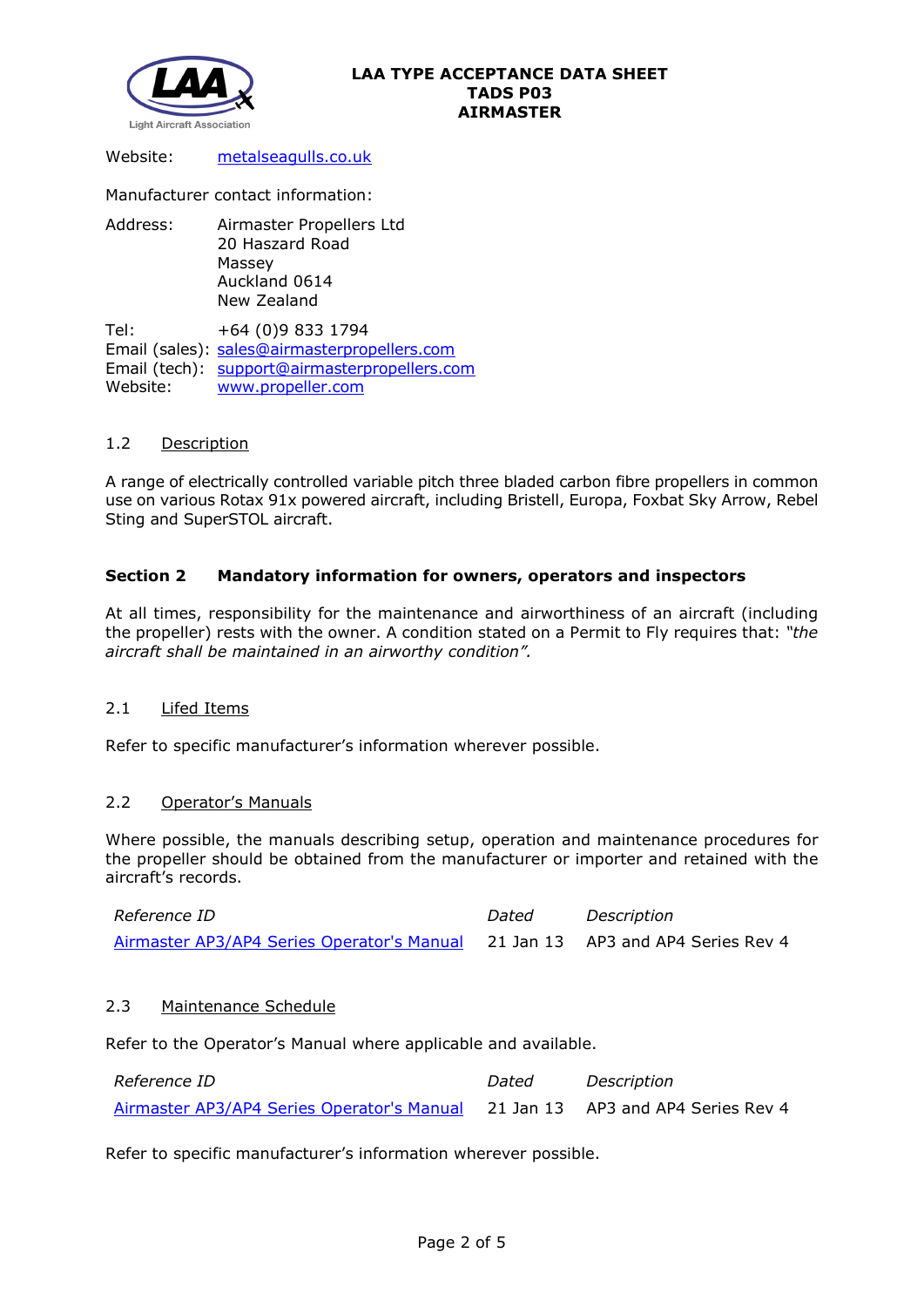

Propellers fitted to LAA administered aircraft that are maintained either in accordance with the manufacturer's maintenance schedule, the CAA Light Aircraft Maintenance Schedule (LAMS) [CAP411](http://www.caa.co.uk/CAP411) or the LAA Generic Maintenance Schedule, further details of which can be found in LAA Technical Leaflet [TL 2.19: The LAA Generic Maintenance Schedule.](http://www.lightaircraftassociation.co.uk/engineering/TechnicalLeaflets/Operating%20An%20Aircraft/TL%202.19%20The%20LAA%20Generic%20Maintenance%20Schedule.pdf) Note: The CAA and LAA produced maintenance schedules were originally written around the maintenance requirements of aircraft fitted with traditional aircraft engines and propellers.

Some aircraft may have mandated maintenance requirements and/or schedules which are stated on the aircraft's Operating Limitations document and these must be followed.

More information on maintenance schedules can be found in the **Aircraft Maintenance** section of the LAA website.

Variable pitch propellers require a dedicated log book. Log books can be purchased from the [LAA Online Shop.](https://services.lightaircraftassociation.co.uk/catalog/265)

# 2.4 Airworthiness Directives

Non-certified type, so no type specific applicable Airworthiness Directives.

# 2.5 Mandatory Permit Directives

No type specific MPDs at this time.

Check CAA [CAP 661](http://www.caa.co.uk/application.aspx?catid=33&pagetype=65&appid=11&mode=detail&id=215) which lists MPDs issued before 31 January 2012 and is no longer being updated.

The CAA now provides links to MPDs issued after 31 January 2012 on the [CAA MPD Listing](http://publicapps.caa.co.uk/modalapplication.aspx?appid=11&mode=list&type=sercat&id=55) page of their website.

The LAA website should be checked for MPDs that are non-type specific in LAA Technical Leaflet [TL 2.22: Non-Type Specific MPDs.](http://www.lightaircraftassociation.co.uk/engineering/TechnicalLeaflets/Operating%20An%20Aircraft/TL%202.22%20non-type%20specific%20MPDs.pdf)

## 2.6 CAA Mandatory Requirements for Airworthiness CAP747 and Civil Aircraft Airworthiness Information and Procedures (CAAIP) CAP562

No type specific requirements or information at this time.

CAA publications [CAP747](http://www.caa.co.uk/CAP747) and [CAP562](http://www.caa.co.uk/CAP562) contain information that may be relevant to LAA administered aircraft and should be checked for applicability.

In particular, refer to [CAP747](http://www.caa.co.uk/CAP747) Generic Requirement GR No. 17 which concerns the maintenance requirements for variable pitch propellers installed on aircraft holding a UK Certificate of Airworthiness but may also be pertinent to LAA administered aircraft.

# 2.7 LAA Required Modifications (including LAA issued AILs, SBs, etc)

No type-specific required modifications at this time.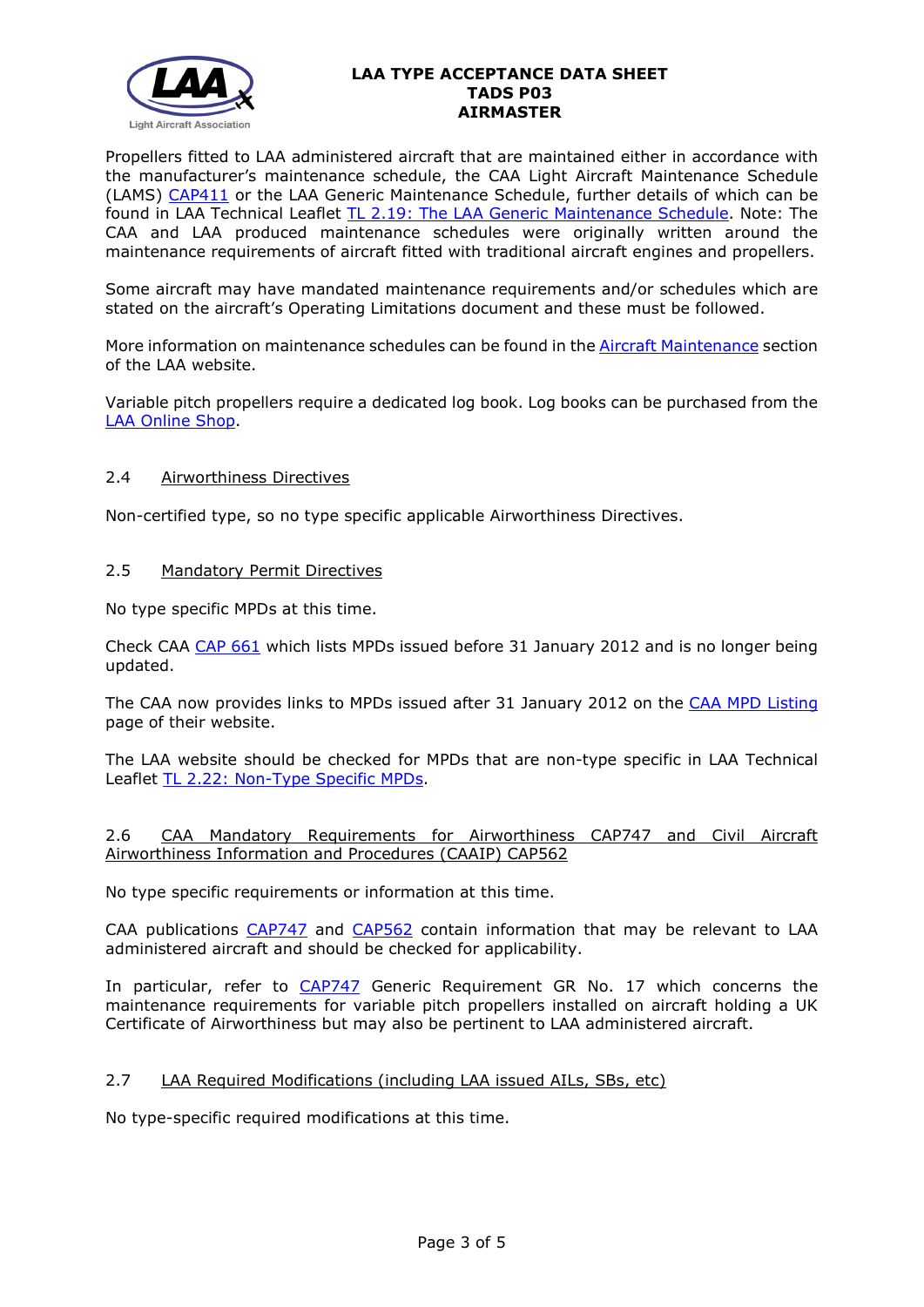

## 2.8 Operating Limitations to be Placarded or Shown by Instrument Markings

The Operating Limitations document for the aircraft will specify aircraft and powerplant limitations for that particular aircraft. Where a propeller is being fitted in accordance with a Propeller Type List [\(PTL/1\)](http://www.lightaircraftassociation.co.uk/engineering/NewMods/PTL.html), any limitations proscribed by the relevant [PTL/1](http://www.lightaircraftassociation.co.uk/engineering/NewMods/PTL.html) document must be adhered to.

Notes:

- Refer to the propeller manufacturer's latest documentation for the definitive parameter values and recommended placards.
- Data stated on the aircraft's Operating Limitations document must be displayed by means of cockpit placards or instrument markings.

## **Section 3 Advice to owners, operators and inspectors**

#### 3.1 General

Where possible, the manuals describing setup, operation and maintenance procedures for the propeller should be obtained from the manufacturer or importer and retained with the aircraft's records.

#### 3.2 Standard Options

There are no Standard Options for this propeller type at this time.

#### 3.3 Manufacturer's Information (including Service Bulletins, Service Letters, etc)

In the absence of any over-riding LAA classification, inspections and modifications published in the manufacturer's continuing airworthiness data should be satisfied according to the recommendations therein. It is the owner's responsibility to be aware of and supply such information to their inspector.

Note: The following list may not be a definitive list of all Instructions for Continuing Airworthiness, it will be checked for updates regularly but check manufacturers for current data:

Supplementary Instructions

| <i>Reference ID</i> | Dated     | Description                                                                  |  |  |
|---------------------|-----------|------------------------------------------------------------------------------|--|--|
| SI-007              |           | 29 Mar 17 Propeller spacer selection                                         |  |  |
| Service Letters     |           |                                                                              |  |  |
| <i>Reference ID</i> | Dated     | Description                                                                  |  |  |
| SL-0001             |           | 11 Dec 17 Greasing procedure for Airmaster propellers                        |  |  |
| Service Bulletins   |           |                                                                              |  |  |
| Reference ID        | Dated     | Description                                                                  |  |  |
| APL-SB-9            | 02 Sep 02 | Upgrade to AC200 Smartpitch controller (applicable to<br>AP308 up to s/n 88) |  |  |